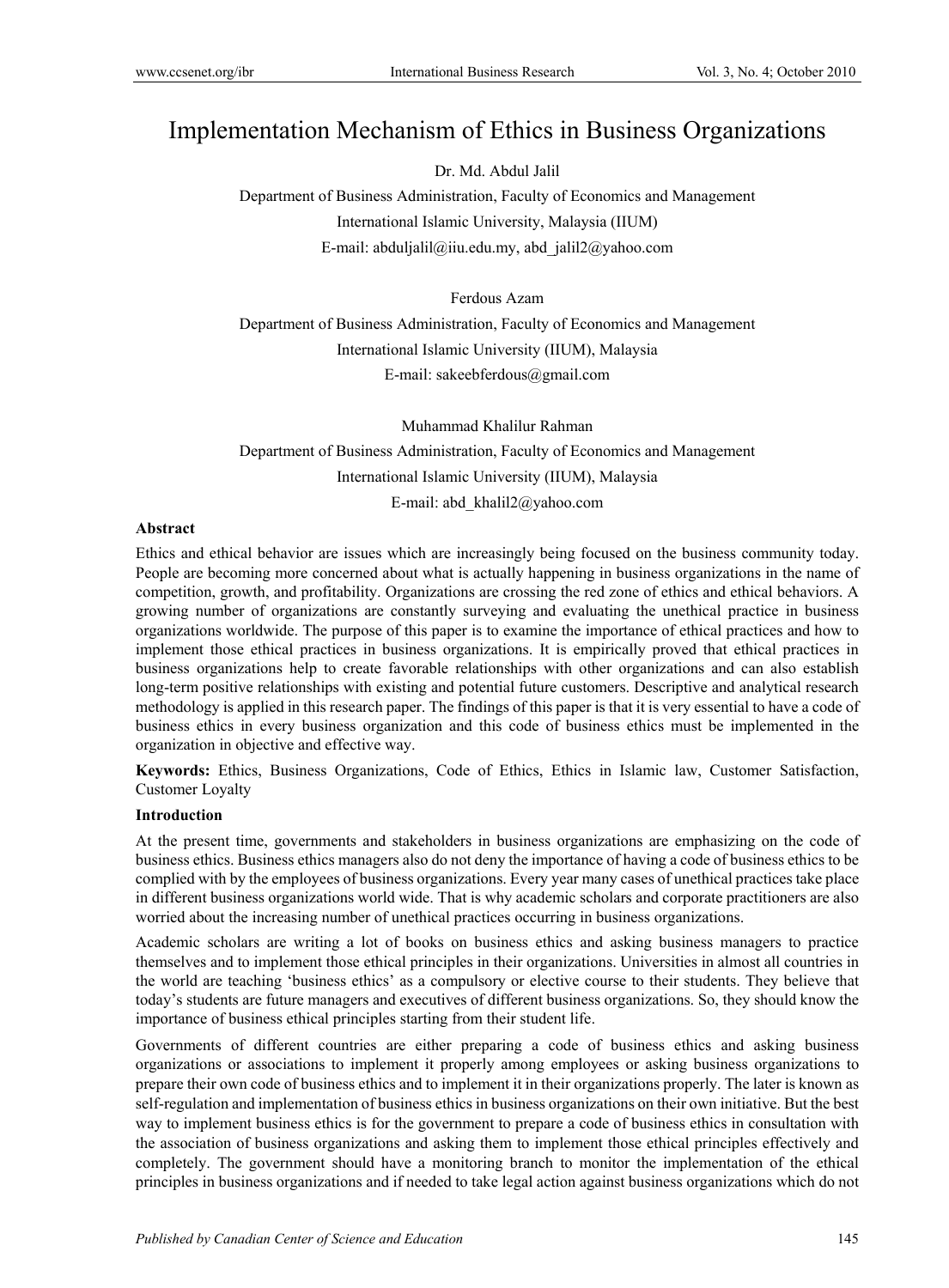implement the code of business ethics or show negligence in implementing (of - delete) business ethics. So, the monitoring branch should have legal powers to impose penal provisions under subsidiary laws.

Unethical practices in business organizations cause enormous harm to stakeholders of business organizations. The best example is the sub-prime loans given to borrowers in the US in 2008 which brought down the economy of the US and also badly affected the economy of the whole world (Ebrahim, 2008; Siddiqi, 2008). The economy of the whole world suffered from serious economic slow down, thousands of employees became unemployed, and investors lost billions of dollars and so on.

It is very important that business organizations practice universal business ethical principles to ensure the best practice and best governance in business organizations. Proper implementation of business ethics in organizations can ensure maximization of lawful profits and effectively protect the interests of all stakeholders of business organizations including corporate social responsibility of business organizations about which much has been said and written by academic scholars (Sealy, 1987, 2001; Petrini and Pozzebon, 2009; Blumberg, 1970; Machan 2009). This eventually can ensure a viable and competitive business environment worldwide and such a viable and completive business practice is very much needed in the world of business as well as in the capital market. The authors sincerely believe that preparing and implementing a code of business ethics is of paramount importance in the business and capital market in the world at the present time as well as for the future. The contents of business ethics may vary from country to country. However, we believe that there are some universal ethical business principles which all the countries in the world should incorporate in their code of business ethics. As stated in the abstract, descriptive and analytical research methodology is applied in this research to discuss the importance of having a code of business ethics and a mechanism to properly implement the code of business ethics within business organizations. The overall objectives of this research paper are:

(1) To determine the importance of ethical behavior in business organizations.

- (2) To determine the possible contents of a code of business ethics;
- (3) To recommend ways how to implement this code of ethics in the business organizations.

#### **Literature Reveiw**

#### *Ethics and business ethics*

The word '*ethic*' comes from the Greek word ethos, which means "the character, custom or a set of moral behavior that is accepted extensively." According to Solomon (1984), the etymology of ethics suggests its basic concerns are: (1) individual character, including what it means to be "a good person," and (2) the social rules that govern and limit our conduct, especially the ultimate rules concerning right and wrong, which we call morality. Ethics also can be defined as the conception of what is right and fair conduct or behavior (Carroll, 1991; Freeman and Gilbert, 1988). Ethics is the concept of morals; one's ability to choose between right and wrong, good and bad, acceptable and unacceptable (Desjardins, 2009; Valasquez, 2009).

The concept of 'Business Ethics' has come to mean various things to various people. Velasquez (2009) identified business ethics as a specialized study of moral right and wrong; whereas Garrett (1970) defined business ethics as the relationship of business goals and techniques to specifically human ends. It studies the impacts of acts on the good of the individual, the firm, the business community, and society as a whole. According to Weihrich and Koontz (1994), business ethics is concerned with truth and justice and has a variety of aspects such as the expectations of society, fair competition, advertising, public relations, social responsibilities, consumer autonomy, and corporate behavior in the home country as well as abroad. Business ethics is the standard of conduct and moral values governing actions and decisions in the work environment (Boone and Kurtz, 2005) and it is based on broad principles of integrity and fairness and focuses on stakeholders' issues such as product quality, customer satisfaction, employee wages and benefits and local community and environmental responsibilities. In business organizations, managers debate on this issue because there is no single satisfactory standard of ethical action agreeable to everyone that a manager can use to make specific operational decisions (Laczniak, 1983). However, there are people who see business ethics as important as the profit the organization derives. Besides, many people believe that talking about ethics, values, integrity, fairness is not only acceptable in the business community but it is practically required (Stodder, 1998). Consequently, management practitioners should continue to focus attention on the ethics climate in their organizations because of their unique responsibilities. Ethical considerations conspicuously affect business organizations of all sizes as they affect all forms of human activity. A question exists, however, concerning similarities and differences in the ethical concerns and attitudes prevailing in large and small companies.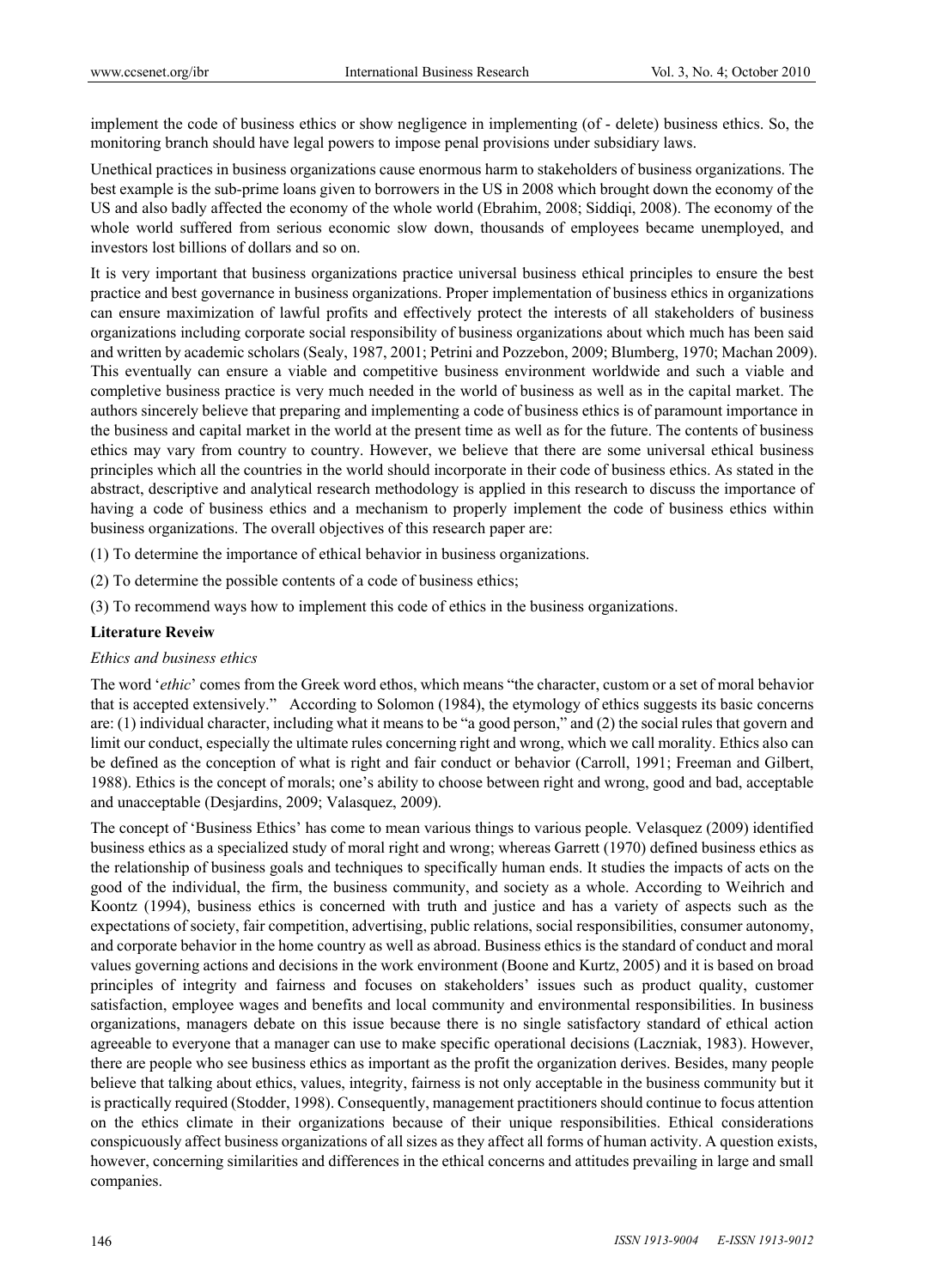## *Contents of business ethics*

'Ethics' can be understood in Islamic terms as *haya*, the state of respect and practice of good deeds. Islam provides a climate of work within which ethics is not separated from economics. Islamic ethical principles determine individual choices, based not only on profit maximization, but also on the maximization of social welfare (Pramanaik, 1994). So as a Muslim, ethics should be reflected on each Muslim's behavior in every aspect of his or her life, meaning that, we have to internalize the ethics. The internalization of ethics involves knowledge of ethical practices in a business organization; awareness of those ethical principles which are to be transferred and internalized, expertise in the internalization of ethics, and knowledge of relevant laws (Rizk, 2008). The internalization of Islamic ethical practices strengthens certain qualities; such as honesty, trust, solidarity, loyalty and flexibility. Accordingly, when Arabs internalized the principles of Islam, that strengthened cooperation among themselves and their achievements were great at that time. Rahman (1996) focused on Islamic basic ethical principles in the work place. According to him "One aspect is to recruit those who are most likely to have values and virtues. This dimension requires a stringent screening mechanism. Another aspect consists of continual on-the-job-education in the aforementioned values and virtues. One incentive mechanism is to keep an employee well-paid; another is to appoint an employee on a probationary basis, until values and virtues in question have been internalized" (Rahman, 1996).

Morals can either be classified as secular or religious. Secular morality tries to establish a moral system that is independent of God and religious faiths. In terms of motives for morality, various explanations have been given. One explanation is that people are ethical in pursuit of happiness or perfection. Another suggests that pressure by political power or social means forces people to follow a certain code of conduct. Yet another explanation is that a feeling of duty makes people moral. As for religious morality, it is derived from the revealed knowledge sent down by God to people through His messengers (Prophets) throughout the ages. Religious morality is fundamentally based on two things: first is the belief in God as the Creator of the universe, and second is the belief in the Hereafter. One thing that should be noted is that religious morality is not uniform across religions and it significantly differs among world religions, so the fundamentals of religious morality are not the same for all religions. That is why the ethical theory of relativism says that moral and ethical principles are not same between societies and religions (Pheng and Detta, 2009). Moral principles can vary from one society to another society. For example, in Muslim society taking interest on loan given to people is prohibited (Al-Quran, Sura Baqara, 2:175), but it is not prohibited in non-Muslim societies.

Business Ethics can guide the managers and executives of a business organization in the right direction. It increases the reputation of the business organization, ensures its continuous development and helps to achieve customer satisfaction. The possible contents of business ethics are wide and varied. Some of them might be universally accepted and some might not be universally recognized as business ethics. However, all of them can positively impact the progress of the business organization. The possible contents of business ethics are:

# *i) Speaking the truth about quality, quantity and ingredients in the product;*

Islamic law (*Shariah*) orders all human kind including the Muslims to speak the truth all the time including in business. In this regard Al-Quran narrates in Surah Al Maidah (Sura No. 5, verse 119) that in the Day of *Qiamah*  (the Last Day of this world) Allah (God) will say to all human beings: "This is a day on which the truthful will profit from their truth. For them there are Gardens, with rivers flowing beneath, it is their eternal home, Allah is well-pleased with them, and they will be pleased with Him and that will be the great salvation for human beings." This verse of Al-Quran clearly states the reward that will be given to the truthful men including honest and truthful businessmen.

Prophet Muhammad (peace be upon him) said in a *hadith* (a statement of Prophet Muhammad) that in the Day of *Qiamah*, Allah (God) will not talk, look at and pardon those sellers (of goods) who falsely swear about the quality of their products so that buyers will buy a large quantity of their goods. (Sahih Muslim Hadith Book). This *hadith* clearly prohibits swearing falsely to the customers about the quality of the product a businessman is selling. In another *hadith* Prophet Muhammad said, "The truthful businessmen will remain with prophets, pious men and martyrs in the Day of *Qiamah"*. (Sahih Tirmidhi Hadith Book).

In another *hadith,* Prophet Muhammad was asked about great sins and he said: The following are acts of great sin; (a) to join others in worship with Allah; (b) to be undutiful to one's parents; (c) to kill a person (without good reason and without any sanction from court of law); and (d) to give false witness against any person. (Sahih Bukhari Hadith Book, Vol. 3, Hadith No. 821). We can emphasize on point (d) of this hadith which says that it is a great sin to give false witness against any person. In business transactions, disputes may arise and a person may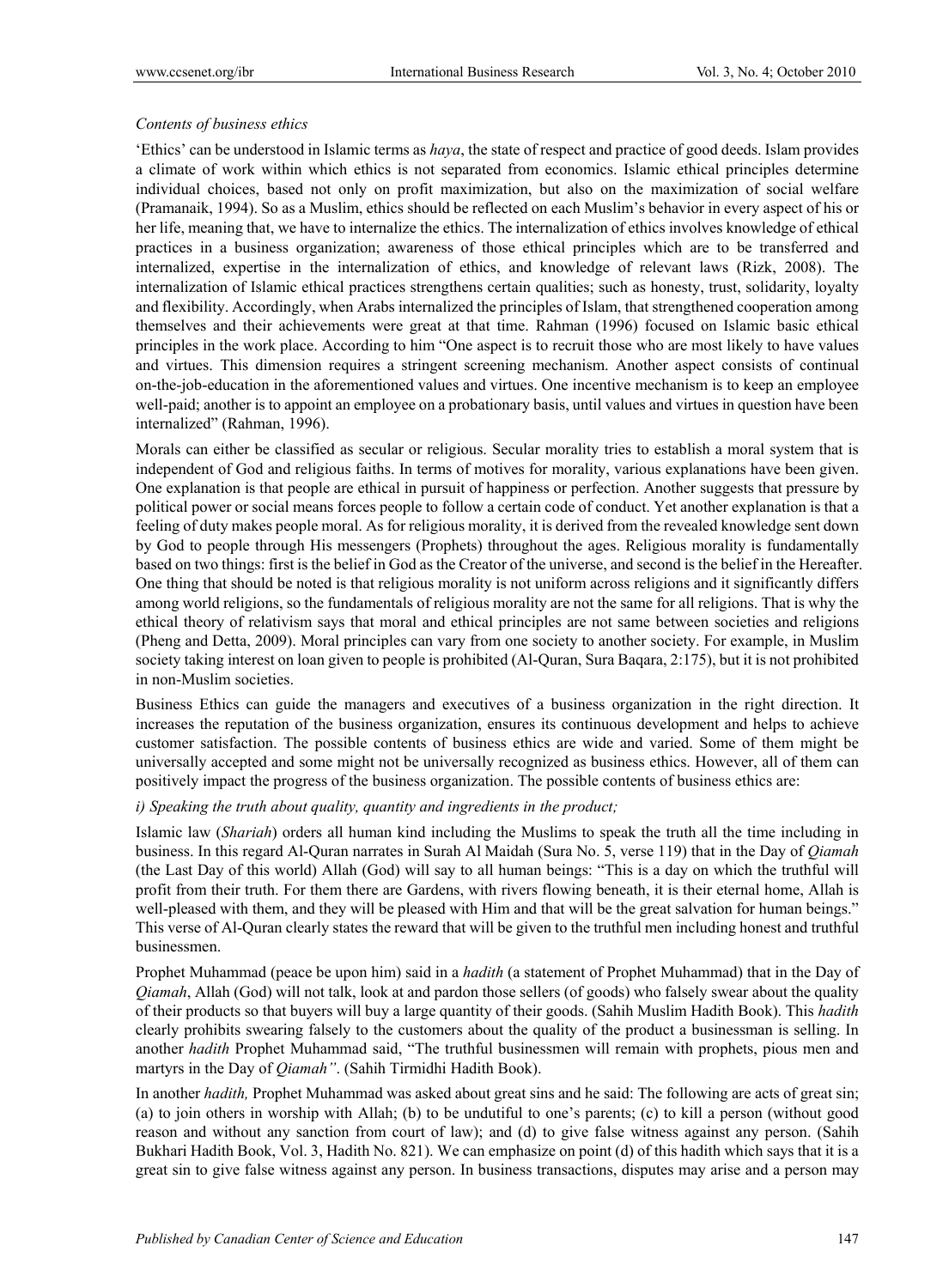give false witness for a businessman in regard to the quality, quantity or the delivery date of the goods. Giving such false evidence in business is a great sin under Islamic law. It is also prohibited for a businessman to tell a lie to potential customers about the quality, quantity, size etc. of the products to be sold.

## *ii) It is not allowed in Islamic religion to exaggerate the size and quality of products.*

In this regard the prophet Muhammad (peace and blessings be upon him) said that false swearing about the quality of products may increase sales temporarily, but Allah blots out blessing from the seller. (Sahih Bukhari Hadith Book). Businessmen frequently swear falsely about the quality of their products. Such a practice is very bad, it deceives the customers. Therefore, Islam has prohibited it.

## *iii) Not cheating customers by false or misleading information about the product.*

One day prophet Muhammad (s.w.t) visited a village market (bazaar). He saw a seller selling wheat from a pile. He put his hand into the pile from top of it and felt moisture in the wheat. He asked the seller about the reason for the moisture. The seller replied that some of the grain was damaged by water and so he put it at the bottom of the pile so that customers could not see it. The Prophet said, "It is not allowed. You are cheating the customers. You should put the deteriorated grain on top of the pile so that customers can see it." Finally he said, "He who cheats customers and others is not among the true believers of Allah." (Sahih Tirmidhi Hadith Book)

## *iv) Not concealing the defect in the products;*

It is prohibited in Islamic ethical teaching to conceal any defects in the goods which a seller is selling. In this regard Prophet Muhammad said: "It is not permissible to sell an article without disclosing defects in the goods nor it is permissible for any one to knowingly conceal defects in the goods." (Baihaqi Hadith Book). In another *hadith* Prophet said, "Sell the good and bad separately. He who deceives people, he is not among us (true Muslims)." (Sahih Muslim Hadith Book)

## *v) Giving correct weight and measurement while selling*

Allah (God) says in *Sura* Al-Mutafiffin (*Sura* No. 83: Verses 1- 3) that "Woe to those who deal in fraud, those who when they have to receive by weight or measure from men, they exact full weight or measure; but when they have to give by weight or measure to men, they give less than due." In another verse in Al-Quran, Allah says: "Give correct measure whenever you measure, and weigh with a balance that is true; this is good for you and best in the end." (Quran, 17:35)

In *Sura* Al-Araf (*Sura* 7, verse 85), Allah says, "Give just measure and weight, do not withhold from the people the things that are their due, and do no mischief on the earth after it has been set in order. That will be best for you, if you have faith in Allah." So, this verse from the Holy Quran emphasizes honest business and providing correct weights and measures to customers.

In *Sura* Ar-Rahman (Verse 9) Allah orders mankind: "Establish weight with justice and fall not short in the balance." In another verse He also commands sellers "Give correct measure and correct weight in justice." (Al-Quran, 6:152).

# *vi) Becoming loyal on the owner of business and following his instructions;*

Business agents including managers must be loyal to the owner of the business. They should conduct business honestly and for the benefit of the owner. They must not work for their personal interest while using their position as agent or director. They should not take bribes or commissions from others without the knowledge of the principal.

#### *vii) Obeying the commands of managers and following their instructions;*

It is the ethical duty of all sub-ordinate employees in a business enterprise to obey the commands of managers and to follow their instructions related to conducting business. This is crucial because for the smooth running of the business enterprises and to make a handsome profit in the business, the employees must be loyal to the managers and must cooperate with them with full commitment and skill. If this does not happen, the business cannot prosper.

# viii) *Managers should value and appreciate suggestions and good performance of executive and subordinate employees;*

As the employees have duty to be loyal to the managers, similarly the managers have ethical duty to value and appreciate the good performance of executives and subordinate officers in the business enterprises. This is crucial because there must be excellent relations between the managers and the subordinate officers. The subordinate officers should not be treated in such a way that they feel they are not given proper attention and their opinions and suggestions are not properly valued and taken into consideration in making decision. Besides, the subordinate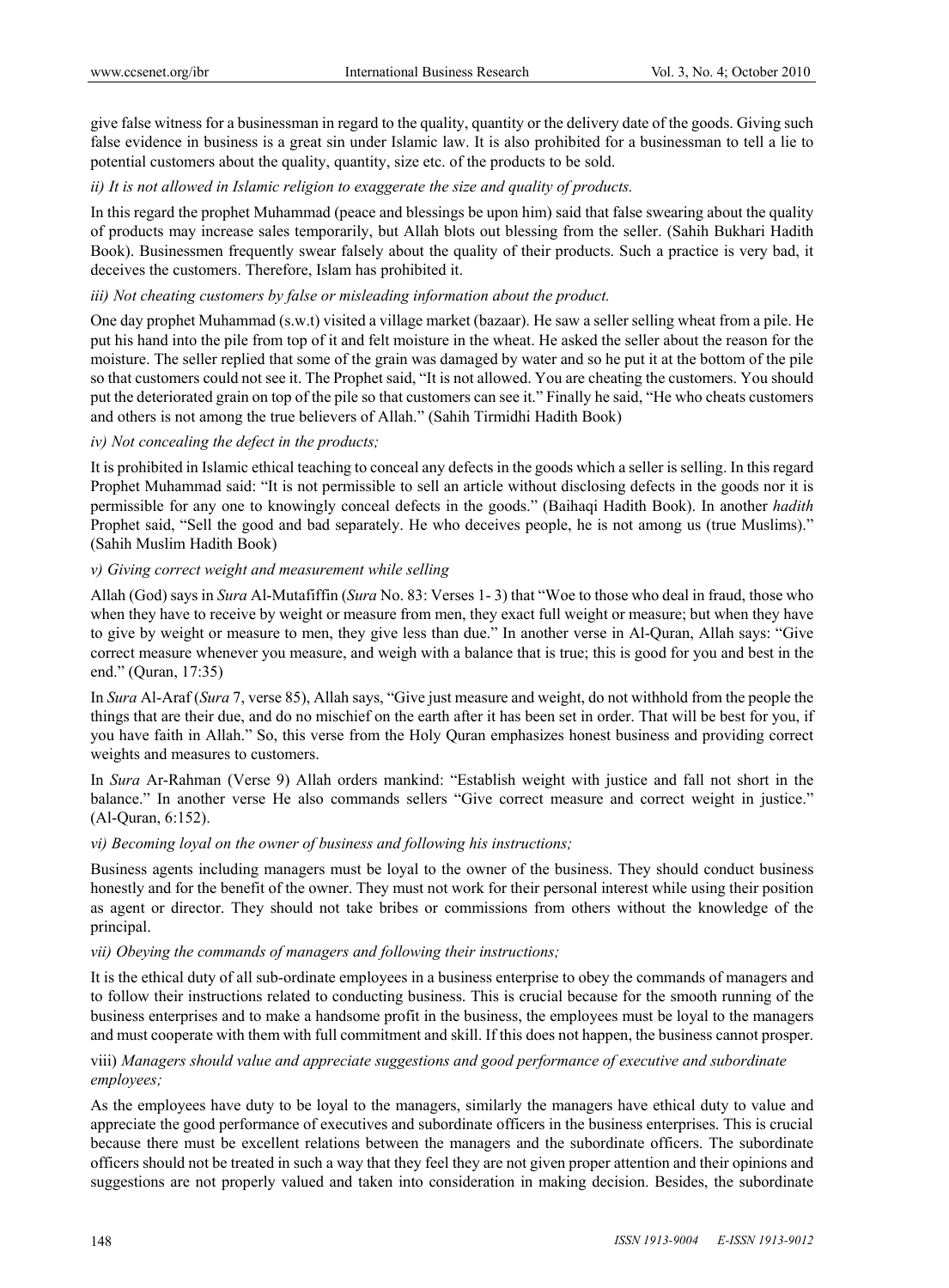officers sometimes know better than the managers on certain matters about what is good and what is bad for the business enterprises. So, managers should seek suggestions from subordinate officers.

## ix) Managers should consult with the subordinate employees while making decision.

Islam emphasizes mutual consultation when making a decision. According to the teachings of al-Quran and *Sunnah*, leaders must consult followers when making a decision. Allah says in the Holy Quran, "They make decisions by mutual consultation" (*Surah* Ash-Shura, 42, verse 38). The prophet Muhammad always consulted with his companions before making a decision whether it was related to business, politics, state matter, war, international relation etc. After his death, the four rightly guided *Khalifas* (elected presidents) followed this consultation mechanism before making any important decisions related to state affairs during their reign from the middle of the  $7<sup>th</sup>$  century to the  $8<sup>th</sup>$  century A.D.

They also practiced this consultation policy in their family life to ensure good family relations among family members. However, leaders are not always bound to follow all the suggestions given by their subordinates if they think that other considerations are more important. Besides, certain confidential matters may not be shared with subordinate employees and managers may keep them secret. They can then decide on them and may ask the subordinate executives to implement them. So, after consultation, the managers can decide what decision would be in the business' best interest. This will encourage the subordinate employees to work hard and sincerely for the benefit of business organization.

x) Giving incentives and promotions to employees who work hard and sincerely for the business organization and provide innovative ideas for the betterment of the business and gaining competitive edge (advantage) over the competitors (Desjardins, 2009; Valesquez, 2009);

## *xi) Providing reasonable salary and other benefits to the employees'*

The employees should be given a reasonable salary. Some of the employees perform very well in the business. They act sincerely and honestly. Managers should appreciate them, should promote them to higher position and should also increase their salary and allowances. Such a practice undoubtedly will be beneficial for the business enterprises (David, 1989, 1991; David and David, 2009; Lamb et al, 1984; Morden, 2004; Pettinger, 2007; Render 1992).

# *xii) Fixing minimum wage for different class of employees;*

If we survey the wages in developing countries and even in some developed countries we will find that the lower level workers are given a much lower salary although they are doing very hard work and their work is very significant for productivity in business and in the GDP growth of the country (Desjardins, 2009; Valesquez, 2009).

xiii) Providing healthy and safe environment for the employees in the workplace;

Some work places are very unhealthy for employees. So, managers must take care of those matters and must follow the national law to improve health and safety (De Gorge, 2010; Ghillyer, 2010).

#### *xv) Providing medical treatment facilities and accident benefits in the workplace.*

We may have seen that some workplaces are dangerous for the employees to work. They may contact contagious diseases due workplace conditions or due to the nature of the work. The work might be very risky for physical safety and they may be involved in accidents and suffer physical injury including death. Employers should have compulsory health insurance for employees in such work places (Lawrence, 2010; Brenkert, 2010).

xiv) Behaving well with customers. The employees should try to smile while talking and dealing with customers. Good behavior and good manner can conquer the heart of customers which eventually increase sell. (Stanwick, P.A., 2009; Beauchamp et al, 2009; Mukherjee, 2009; Schemerhorn, 2009).

xv) Maximizing the profit of business organization whilst complying with honesty, truthfulness and fairness in business activities (Tirmidi hadith book);

xvi) Maintaining corporate social responsibility, such as protecting the environment, providing financial assistance in overcoming national loss due to natural disaster, such as earthquake, cyclone, tsunami, war, pandemic disease etc (Fukukawa, 2010; Malin, 2010).

xvii) Providing proper and complete labeling on the product or its package. The label should include all the ingredients the product contains, the price and other relevant information [Consumer Protection Act 2006 (Bangladesh); Consumer Protection Act 1999 (Malaysia)].

This list of business ethics is not exhaustive. There may have many more business ethics which the business organizations and their employees should follow.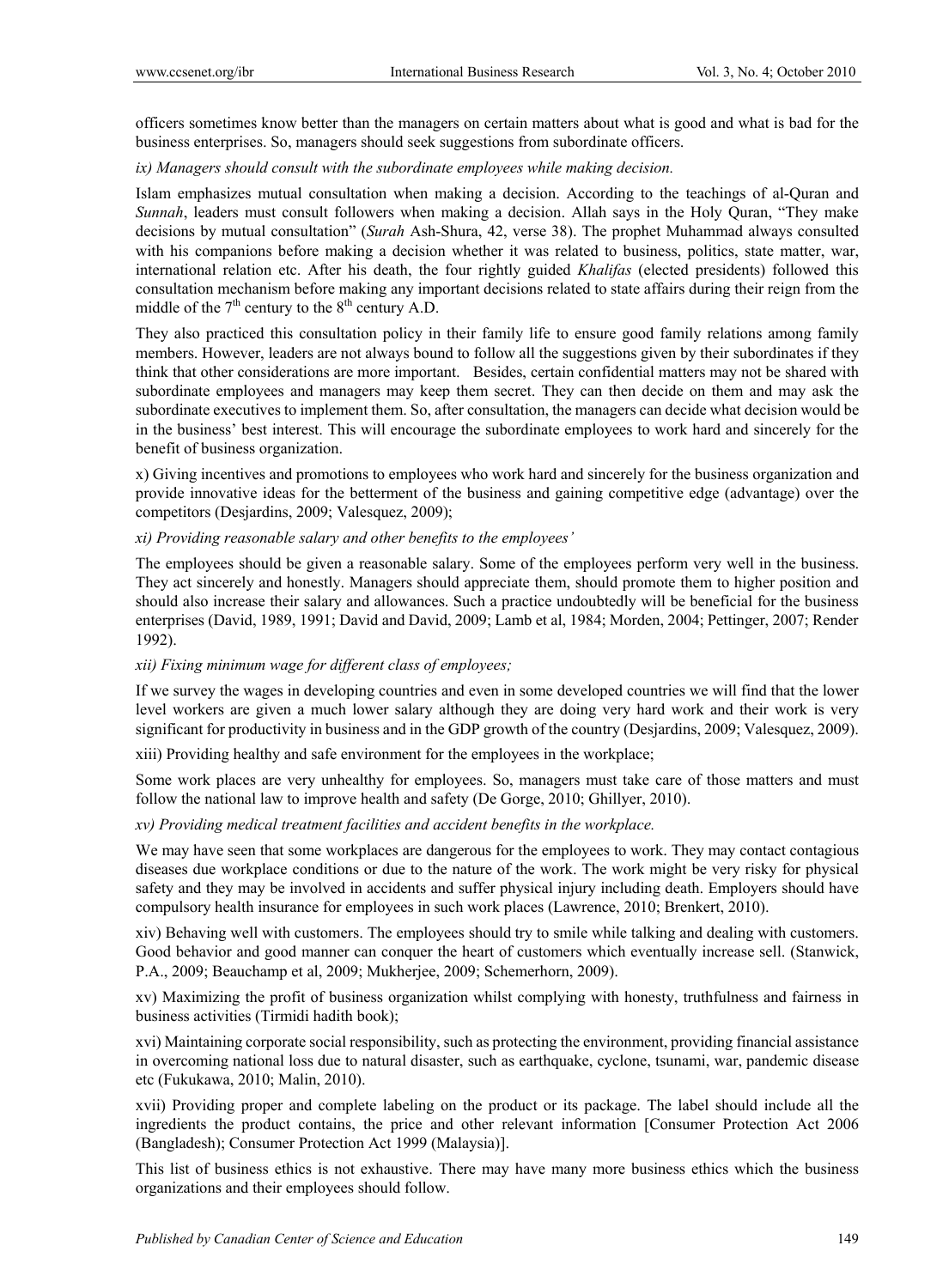#### **Ethics and external customers**

External customers are not a part of an organization, but they greatly influence the organization's activities. External customers can be defined as the ones who purchase, use and influence the sale of products or services of a company. Perception of external customers is very important to the organization. They perceive the organization's ethical value is a significant image in the business world. Investors may decide to invest due to the reputation and ethical behavior of the company in the society (Holme, 2008). Consultants have found this niche and now scan and index the ethical behavior and principles of major international firms. This is a service relied upon by many financing firms when choosing a particular company in which to invest (Lindfelt, 2004).

So, it is a necessity to implement ethical practices in the organization to sustain in this global market. Clear ethical values create trust in the company, both internally and externally. Besides, trust is a two way street and also suppliers will be looking to supply to organizations that they can trust (Holme, 2008). Thus, the higher the level of trust that a company can build with the suppliers, the better the relationship and the better the business reputation that can be established. The interest in business ethics, corporate governance, sustainable business practice, and integrity has grown markedly in the past decades (Waddock et al., 2002). As a number of unethical business practices have been reported in newspapers and these scandals are reducing the confidence level of not only the shareholder but also other stakeholders; ethical practices have become the most significant solution to the problem. Ethical practices help organizations create values in business practices. That value helps organizations to develop relations with different types of institutional actors.

#### **Ethics and internal customers**

'Internal customers' means the employees of the organization: for example, employees from other departments are considered as internal customers, they break down departmental barriers. Fundamentally, an internal customer is anyone we count on or rely upon to complete a task or a function or to provide us with information so that we can get our job done, and anyone who counts on us to complete a task or function or to provide them with information so that they can get their job done. Employee satisfaction is one of the key elements to be a successful organization in the modern market. Job satisfaction is a crucial element in the business success of organizations and in the provision of quality service to customers (Whitehead, 1998).

Employee dissatisfaction leads to employee turnover, absenteeism, and affects employee motivation which in turn affects the quality of the work. Organizational ethics can help to enhance job satisfaction and organizational commitment, which can in turn reduce absenteeism and turnover (Hian and Boo, 2004). It is not only the stakeholders who expect companies to pay greater attention to norms, values, and principles but companies themselves are also acknowledging the importance of responsible business practices (Waddock et al., 2002). Employees look more to the broader organizational environment than to their particular role in attributing their satisfaction to their job (Leigh et al., 1988). Ethical values would suggest something much more than a legal minimum, the management behaviors would be more subtle than those required by the law. Employees who feel a strong alignment with the organization's values and know that they are supported can react with strong motivation and performance which is crucial to customer approval (Holme, 2008).

#### **Implementation of ethics in business organizations**

The code of ethics can demonstrate and reinforce the top management's support for ethical behavior and help develop a favorable ethical climate and culture in the organization and to have the intended effects. It is also important that the code of ethics be communicated, monitored and enforced in business organizations (Hian and Boo, 2004). It is crucial that management shows a dedication to, and materialize the code of ethics. The enforcement of a code of ethics is positively related to show how important employees perceive the role of ethics and social responsibility in achieving long-term organizational effectiveness (Vitell et al., 2003). Favorable organizational ethics produce constructive organizational outcomes.

An organization can embrace an organizational code of ethics by setting down the ethical philosophy, and rules of conduct and practices. The code can enhance corporate reputation and brand image, signal to internal and external parties that the organization is committed to ethical behavior, create a cohesive corporate culture, and guide and influence behavior within the organization (Carasco and Singh, 2003). Besides, an organization may appoint ethics officers to organize employee training programs in ethics. Such programs can provide an effective means of setting and communicating expectations among employees about their actions and behavior. However, top management support can play a major role in ethics training and enforcement of ethical behavior and standards. Likewise, the association between ethical behavior and career success can be incorporated into the corporate culture, which usually encompasses the ways work and authority are organized, the ways people are rewarded and controlled, as well as organizational features such as customs, taboos, company slogans, heroes and social rituals (Brickley et al.,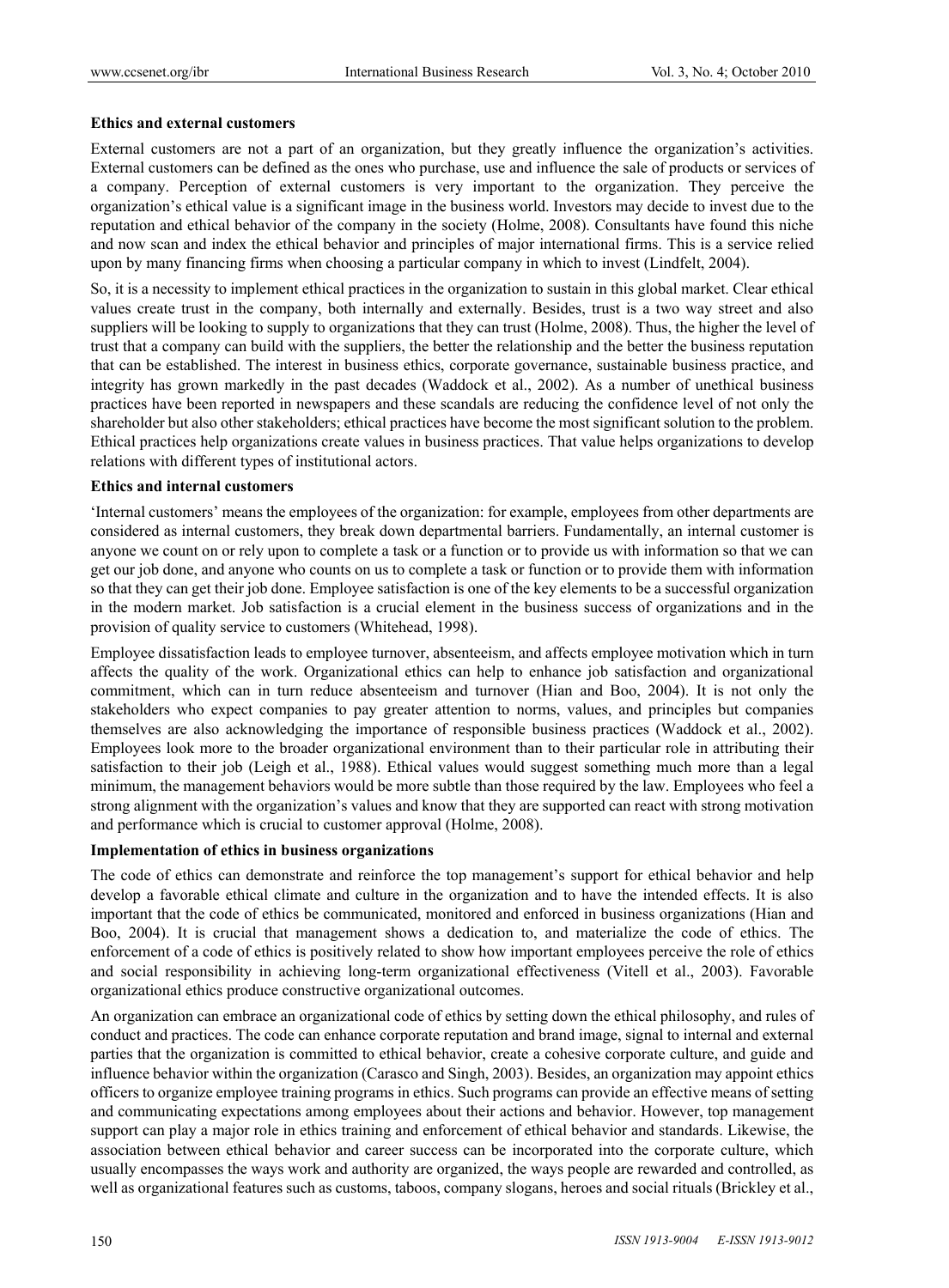2002). Joyner and Payne (2002) affirmed that an organization can integrate ethics into the normal channels of strategic decision-making and train managers in decision-making skills that incorporate ethical principles and values.

Ethics is concerned with moral obligation, responsibility, and social justice, whereas self consciousness refers to personal awareness abut something. In a competitive environment, companies are faced with making decisions that often border on illegal or unethical behavior (Gayton, 2008). Most of the cases of unethical behavior appear as the main culprit for company's business development because employee's personal benefit works against it which is unethically obtained. In business ethics there is always a question as to the nature of the actor who bears responsibility (Fisscher and Nijhof, 2005). If the responsible person becomes unethical, it affects the whole system.

It is crucial to implement business ethics in an organization. If the ethics are not implemented not only the customers and other stakeholders will be affected but also the business organization itself will be affected. For resorting to unethical practice, the organization's reputation and good image will be damaged and it will lose its customers. So, the issue is how business ethics can be properly implemented.

Before we discuss the implementation process of business ethics, we need to discuss the need to compile the contents of business ethics into a code of ethics. The issue is: Who will prepare the code of business ethics? There are possible two ways of producing the ethics code; firstly, the government of each country may take the initiative to compile business ethics and put them together in a code of ethics and then require business organizations to implement the code. Secondly, the government may ask the associations of business organizations in a country to prepare a code of business ethics and implement it within their organizations. However, if the code of ethics is prepared by the association of business organizations, it should get approval from the government.

Now, we can discuss the possible ways of implementation of the code of business ethics in business organizations. As it is ethical code, it can not be implemented by bringing legal action in court against the defaulting business organization. However, if the government legislates the code of business ethics in Parliament and provides penalty provisions in it for its implementation, then the code can be implemented by bringing legal action in court. That is the best way to implement the code of ethics. However, some of the ethical contents might not be implemented by force or legal action; they should be left to the business organizations for voluntary implementation. Some important ethical contents have already been made law in different legislations. So, the code of ethics can be implemented by taking legal action in court or by referring to special tribunals or to arbitration process. In that case, the code of ethics may provide both civil and criminal remedy to the affected party. A criminal penalty can only be implemented by the government but a civil remedy can be claimed by the affected stakeholders including customers.

Another way to implement the ethical code is to leave it to organizations to implementation it. Managers will implement the code of ethics in the organization and will monitor whether it is properly being implemented. The organizations can appoint trained ethics officers who will organize training programs on the implementation of the ethical code. The ethics training program can be held twice a year but all the employees cannot attend at the same time. Employees will be selected for the training by turn. So, training groups can be prepared among the employees who will be trained in turn. The managers must monitor regularly whether the code of ethics is being implemented and complied with by each and every employee from top level to the bottom in ranking of the employees in the organization.

Bixler (2002) explains the importance of organizational learning as follows:

"Organizational learning must be addressed with approaches such as increasing internal communications, promoting cross-functional teams and creating a learning community. Learning is an integral part of knowledge management. In this context, learning can be described as the acquisition of knowledge or a skill through study, experience or instruction. Enterprises must recognize that people operate and communicate through learning that includes the social processes of collaborating, sharing knowledge and building on each other's ideas. Managers must recognize that knowledge resides in people, and knowledge creation occurs in the process of social interaction and learning."

When businesses downsize, the remaining staff can do nothing but 'muddle through', knowledge is lost despite a company's best efforts to retain staff, but the market notices that lay-offs may indicate a deeper issue than merely cost cutting (Gayton, 2008). Organization seems a team, procedures are like teamwork. Therefore, through the activities, ethical learning can be a good method for employees to have practice in behaving ethically.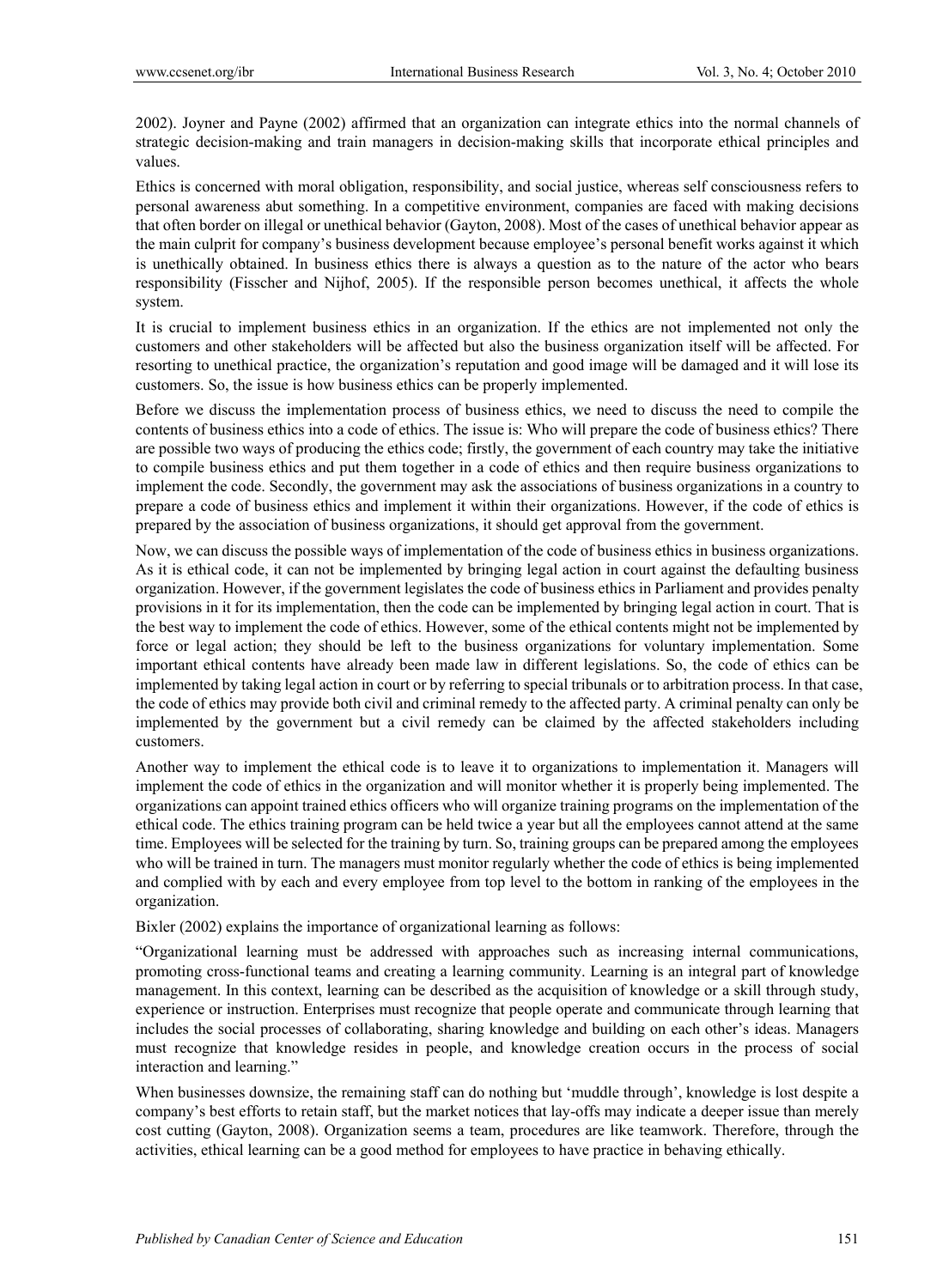Another way of implementing of the code of ethics is by way of regular monitoring by the government of the concerned country. For the smooth running of the monitoring activity, government can set up a monitoring department. The officers of this department will be responsible for regular monitoring on the business organizations for implementation of the code of business ethics.

We cannot leave the implementation of ethics to the business organization alone, because some of the contents of ethics may conflict with the interest of the business organizations or business organizations may think of bypassing the ethics to maximize profit in the organization. Therefore, business organizations will be asked to monitor the implementation of the code of business ethics, and at the same time the concerned government department will also intensify monitoring of the implementation of the code of business ethics. In this way we may make sure the code of business ethics is properly implemented.

### **Business Ethical Model**

Business ethical model 1 in the Appendix explains that every business organization must have a code of business ethics and the code must specify the contents of ethics. These ethical contents are crucial for every business organization, because the implementation and practice of the ethical contents can ensure customer satisfaction and loyalty. When customers are satisfied, they will buy more and more products from the business organization and as a result the profit will increase. Therefore, it is very important to have a code of business ethics and to implement it in the business organization properly. Thus, the proper implementation of business ethics can guarantee customer satisfaction and profitability in the business.

In business ethical model 2 in the Appendix, we can see, in a company or organization ethical practice can be maintained if there is either strong code of ethics which is strongly applied, or the value of Islamic work ethics is well concerned among employees. For a bureaucratic organization, the strong code of ethics is accelerated from the top management that creates an ethical workplace environment. However, ethical practice generates customer satisfaction for internal customers as well as external customers. Internal customers are the employees of the organization such as employees from other departments who are considered as internal customers and principally they break down departmental barriers. If internal customers are happy and satisfied with the ethical practice within the organization, they will think that they are treated equally and that there is no discrimination in the organization. Fundamentally, this type of thinking and feelings ensure the proper rights of the employees and finally they feel satisfied. Unlike internal customers, external customers may not be a part of the organization, but they are affected by the organization's actions. They can be defined as those who purchase, use and influence the sale of the product or service.

The perception of external customers is very important for the organization in the sense that how they perceive the organization is strongly influenced by the organization's ethical values whereby ethical value is a significant part of company's image in the business world. By the same way, once they are satisfied with the ethical practice by the organization itself, they become satisfied. There are a lot of things that affect customer satisfaction but ethical practice is considered as vital for customer satisfaction. Actually, internal and external customer satisfaction makes overall customer satisfaction which produces customer loyalty. Once customers become loyal, they are considered as permanent customers of the organization. In reality, customers are 'the king' for a company or organization. An increase in customers boosts sales and revenue, and more revenue means more profit. Therefore, ethical practice ultimately generates profitability and constructive organization performance.

#### **Conclusion and recommendation**

This paper has identified that ethical practices and the proper implementation of ethical practices are very important for organizational goodwill. It is also noticeable that an ethical organization's employees are more satisfied and loyal to the company than those of an unethical one. With strong ethical enforcement, companies can build long term profitable relationships with their stakeholders. On the other hand, a good number of cases of unethical practices are being reported each year all over the world. The reason might be the wrong implementation and communication of ethical standards. By nature, human beings are greedy. So it is not possible to completely remove unethical practices. But it can be minimized through continuous reminders. In the present business atmosphere, there are some organizations that are ethical and in some organizations ethics are not practiced as rationally expected. Despite this type of mixed attitude towards business ethics, it can be said that ethical trend will change an organization's internal and external reputation. In future, ethical considerations will move from individual awareness to organizational practice for the purpose of better business strategy.

It is significant to have a code of business ethics for each and every company and the corporate managers must adopt appropriate means to implement the contents of that code of business ethics. There should have adequate emphasis on the implementation of the code of business ethics in business organizations. To have a proper code of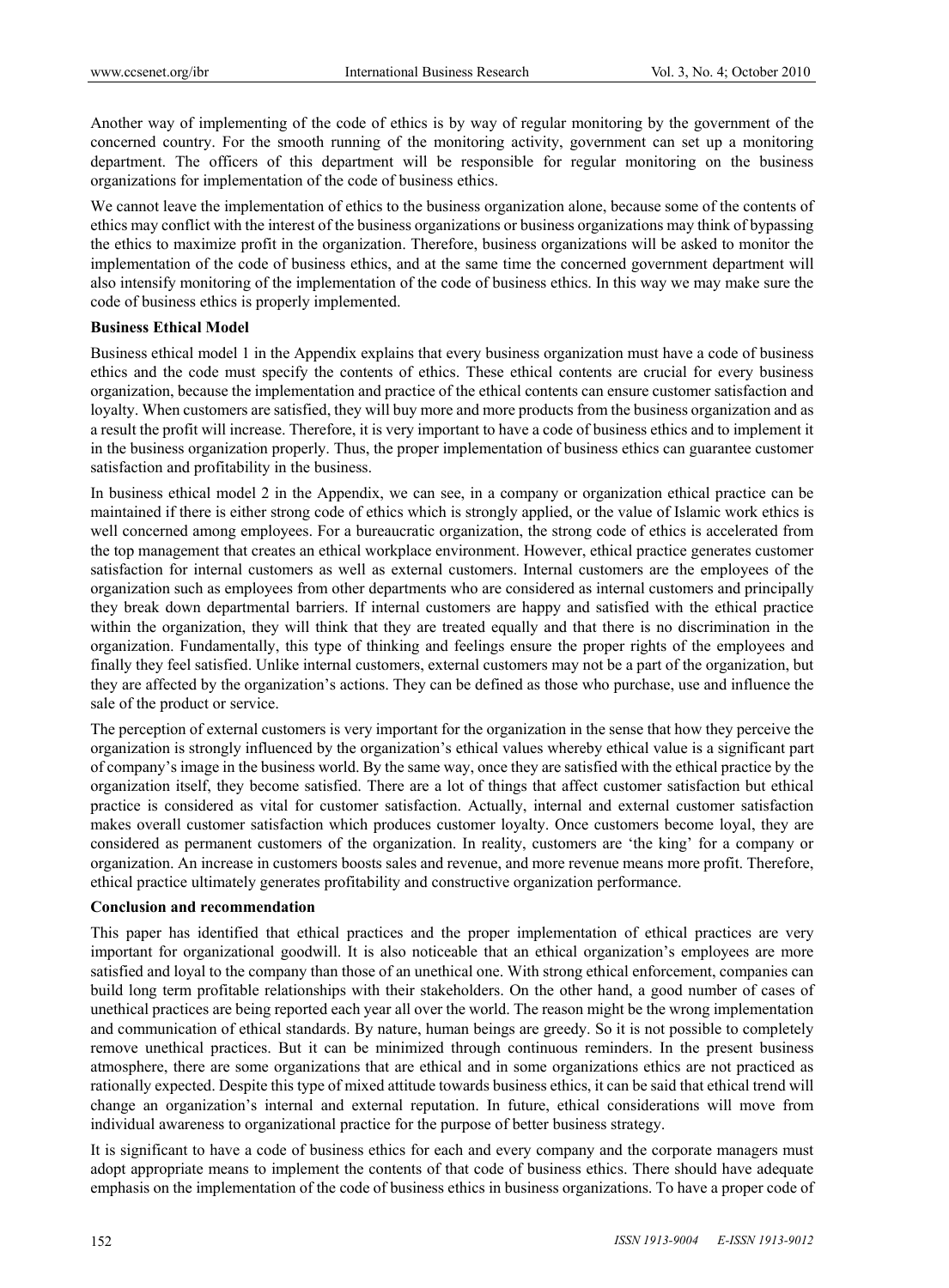business ethics and to undertake effective method of implementing business ethics can ensure success in the business organization as well as to the society where it operates. Proper implementation of business ethics can ensure satisfaction of all stakeholders of the business organization. It is the ultimate desire of all stakeholders of a business organization that it will implement its code of business ethics in the true sense. Future research may be conducted in this area as this is a significant area of business environment.

#### **References**

Beauchamp, T.L., Bowie, N.E. and Arnold, D.G. (2009). *Ethical Theory and Business*, Australia, New Jersy: Pearson, Prentice Hall, eighth edition.

Bixler, C. (2002). "Applying the four pillars of knowledge management," *KM World*, 11(1): 10-20.

Blumberg, P.I. (1970). "Corporate Responsibility and the Social Crisis", *Boston University Law Review,* 50: 157- 175.

Boone, Louis E and Kurtz, David L. (2005). *Contemporary Business*, UK: Thomson, SouthWestern Publisher.

Brenkert, G.G. (2010). *The Oxford Handbook on Business Ethics*, Oxford: Oxford University Press.

Brenkert, G.G. (2010). *Marketing Ethics*, UK: Blackwell Publishers.

Brickley, J.A., Clifford, W.S. Jr and Zimmerman, J.L. (2002). "Business ethics and organizational architecture," *Journal of Banking and Finance*, 26: 1821-35.

Carasco, E.F. and Singh, J.B. (2003). "The content and focus of the codes of ethics of the world's largest transnational corporations", Business and Society Review, Vol. 108, pp. 71-94.

Carroll, A.B. (1991). *The Pyramid of Corporate Social Responsibility: Toward the Moral Management of Organizational Stakeholders*, London: Business Horizons.

Companies Commission Malaysia. (2008). *Code of Ethics for Company Directors,* Kuala Lumpur, Malaysia: Companies Commission Malaysia. See, http://www.ssm.com.my/en/services\_code.php

Consume Protection Act 2006 (Bangladesh)

Consumer Protection Act 1999 (Malaysia)

Darwish, A. Yousef. (1999). "Islamic work ethic: A moderator between organizational commitment and job satisfaction in a cross-cultural context," *Personnel Review*, 30(2): 152-169.

David, F. (1989). *Strategic management*. Columbus: Merrill Publishing Company.

David, F. R. (1991). *Strategic Management*, New York: Merrill.

David, F.R. and David, R.F. (2009), *Strategic Management: Concepts and Cases*, London: Pearson Education.

De Gorge, R.T. (2010). *Business ethics*, Upper Saddle River, N.J.: Pearson, Prentice Hall.

Desjardins, Josheph. (2009). *An Introduction to Business Ethics*, London: McGraw Hill.

Ebrahim, M.S. (2008). "The financial crisis: comments from Islamic perspectives," *IIUM Journal of Economics and Management* 16(2): 111-118.

Fisscher, O. and Nijhof, A. (2005). "Implications of business ethics for quality management". *The TQM Magazine*, 17(2): 150-160.

Freeman, R.E. and Gilbert, D.E. (1988). *Corporate Strategy and the Search for Ethics*, UK: Prentice Hall.

Fukukawa, Kyoko. 2010. *Corporate social responsibility in Asia*, New York: Routledge.

Garrett, T. (1970). *Business Ethics*, London: Prentice Hall.

Gayton, M. C. (2008). "Business ethics, restrictions on employment and knowledge management," *The Journal of Information and Knowledge Management Systems*, 38(2): 174-183.

Ghillyer, Andrew. (2010). *Business ethics: a real world approach*, Boston: McGraw-Hill Higher Education.

Hian, C. K. and Elfred H.Y. Boo. (2004). "Organizational ethics and employee satisfaction and commitment," Management Decision, 42(5): 677-693.

Holme C. (2008), "Business ethics – Part Two: Making it part of your strategy," Industrial and commercial training vol. 40 NO. 6, 2008, pp. 248-252

Joyner, B.E. and Payne, D. (2002), "Evolution and implementation: a study of values, business ethics and corporate social responsibility", Journal of Business Ethics, Vol. 41, pp. 297-311.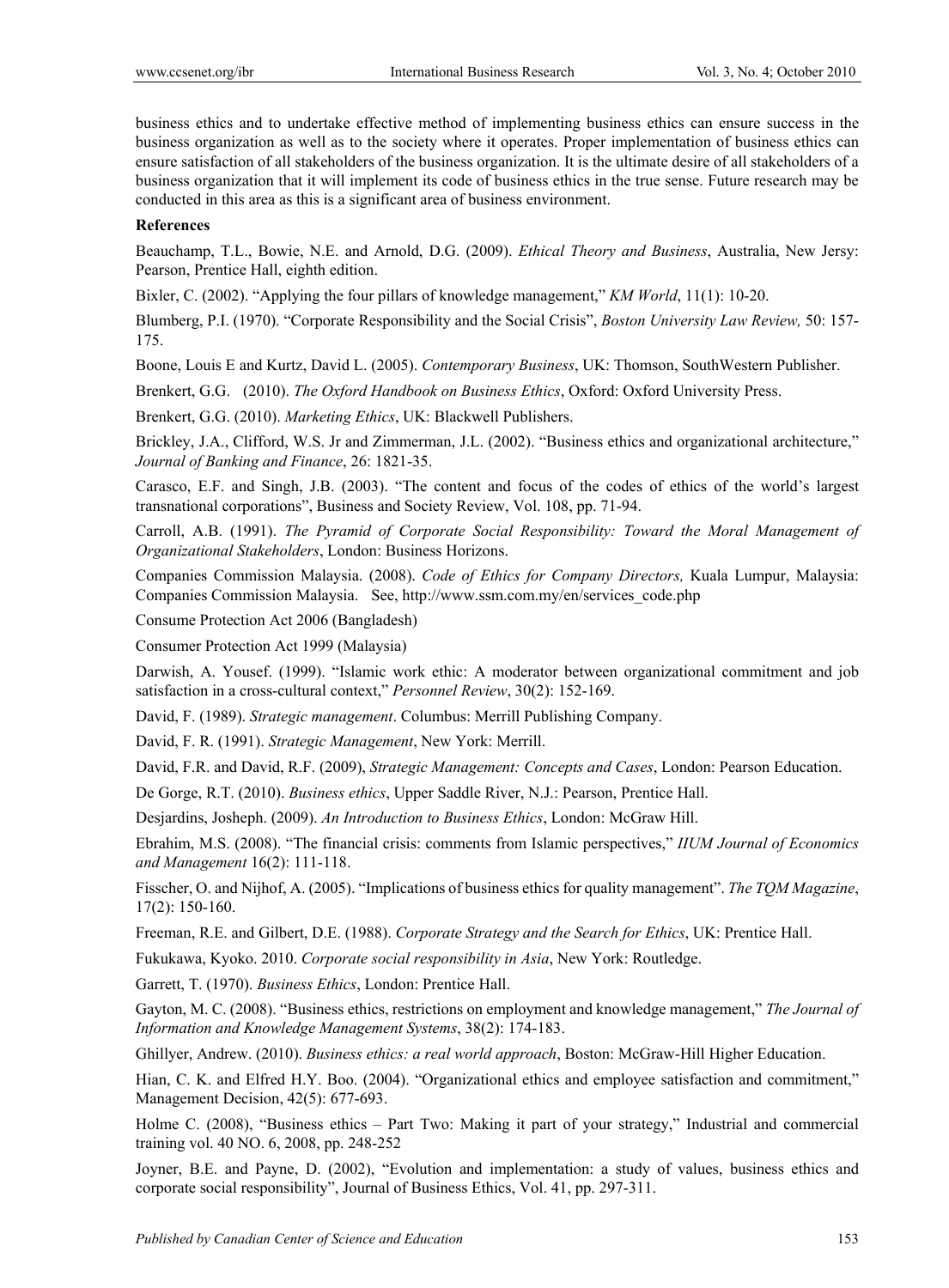Laczniak, G. 1983, "Business Ethics: A Manager's Primer", Business Magazine, January-March, 23-29.

Lamb, Rober & Boyden. (1984). *Competitive strategic management,* Englewood Cliffs, NJ: Prentice-Hall.

Lawrence, A.T. (2010). *Business and society: Stakeholders, ethics and public policy*, New York: McGraw-Hill, IRWIN.

Lindfelt, L. L. (2004), Ethics as Strategy in an Industrial Firm? A Study on the Stora Enso Business Network, Meddelanden fra°n Ekonomisk-Statsvetenskapliga Fakulteten, Fo¨retagsekonomiska institutionen, Series A: 540, A ° bo Akademis tryckeri.

Leigh, J.H., Lucas, G.H. and Woodman, R.W. (1988), "Effects of perceived organizational factors on role stress-job attitude relationships", Journal of Management, Vol. 14, pp. 41-58.

Machan, T.R. (2009). "Stakeholder Vs. Shareholder theory of ethics of corporate management", *International Journal of Economics and Business Research*, 1(1), 12-20.

Malin, C.A. (2010). *Corporate social responsibility: a case study approach*, Northampton, MA: Edward Elgar pub.

Morden, T. (2004), *Principles of Management*, London: Ashgate Pulishing.

Mukherjee, K. (2009). *Principles of Management and Organizational Behaviour*, New Delhi: Tata McGraw Hill.

Pettinger, R. (2007). *Introduction to Management*, London: Palgrave Macmillan.

Pheng and Detta. (2009). *Business Law*, Oxford, New York: Oxford University Press.

Pramanaik, A. (1994), "The role of family as an institution in materializing the ethico-economic aspects of human fulfillment", *Humanomics*, Vol. 10 No. 3, pp. 85-110.

Rahman, A.R. (1996), "Administrative responsibility: an Islamic perspective", *American Journal of Islamic Social Sciences*, Vol. 3 No. 4, pp. 497-517.

Render, B. and Stair, R.M. (1992). *Introduction to Management Science*, Boston, MA: Allyn and Bacon.

Rizk, R. R. (2008). "Back to basics: an Islamic perspective on business and work ethics", *Social Responsibility Journal,* 4(2): 246-254.

Schemerhorn, J.R. (2009). *Introduction to Management*, London: John Wiley and Sons.

Sealy, L.S. (1987). "Directors' wider responsibilities— problems: conceptual practical and procedural", *Monash University Law Review*, 13, 164-180.

Sealy, L.S., (2001), *Cases and Materials in Company Law*, UK: Butterworths, Seventh edition.

Siddiqi, M.N. (2008). "The current financial crisis and Islamic Economics," *IIUM Journal of Economics and Management*, 16(2):125-132.

Solomon, R.C. (1984). *Morality and the Good Life,* UK: Peason.

Stanwick, P.A. (2009). *Understanding Business Ethics*, Canada, London: Prentice Hall.

Stodder, G.S. (1998). "Goodwill Hunting," *Entrepreneur*, 7: 118-121.

Velasquez, M.G. (2009). *Business Ethics: Concepts and Cases*, New York: Prentice Hall.

Vitell, S.J., Paolillo, G.P. and Thomas, J.L. (2003). "The perceived role of ethics and social responsibility: a study of marketing professionals," *Business Ethics Quarterly*, 13: 63-86.

Waddock, S. A., Bodwell, C. and Graves. S.B. (2002). "Responsibility: The New Business Imperative", *The Academy of Management Executive*, 132-147

Weihrich, H. and Koontz H. (1994). *Management: A Global Perspective*, New York: Prentice Hall.

Whitehead, M. (1998). "Employee happiness levels impact on the bottom line." *People Management*, 4:14- 29.

**Notes** 

**Note:** I am grateful to anonymous reviewers for their valuable comments on my article. Certainly the comments have upgraded the standard of my article.